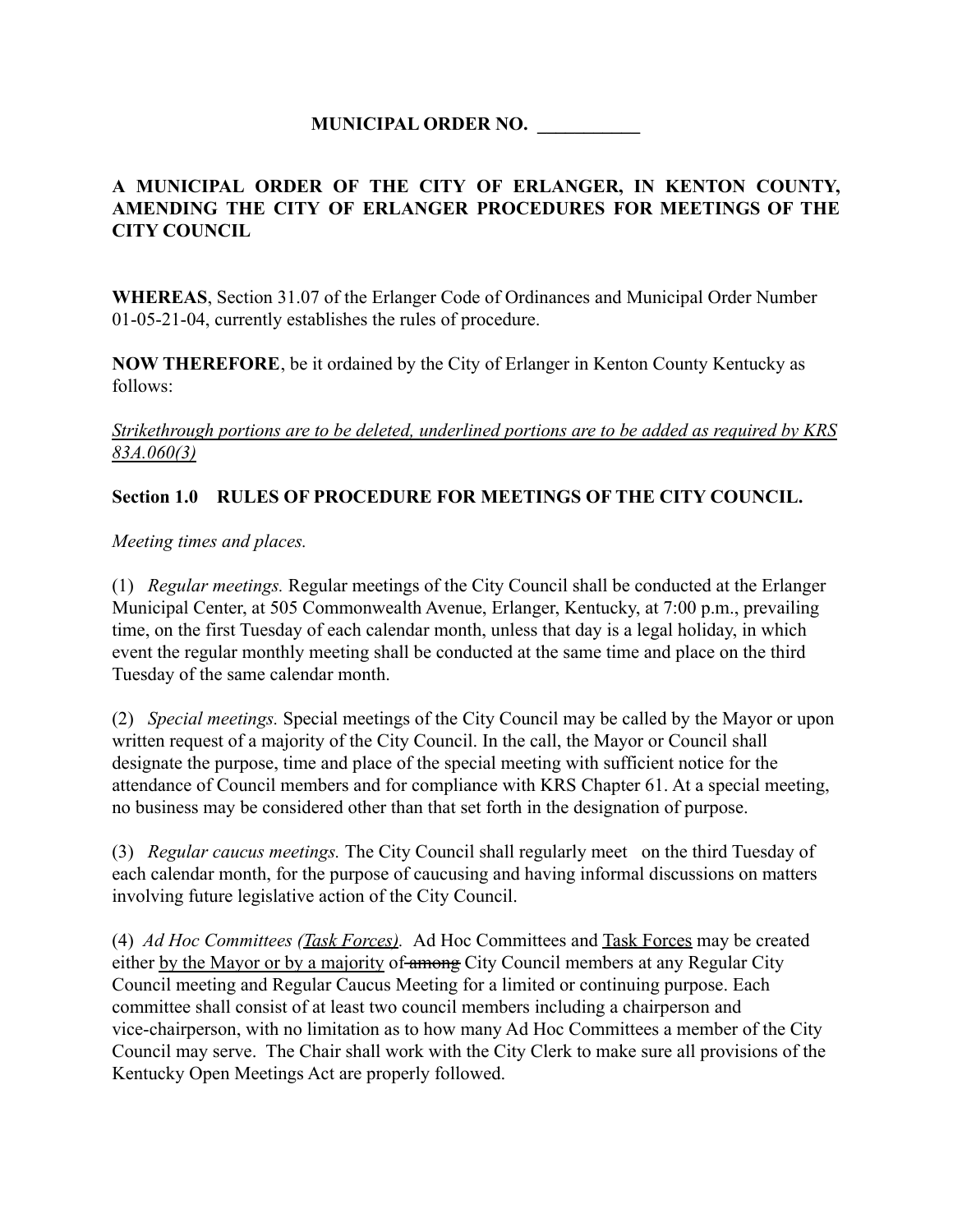a) Each Ad-Hoc Committee shall be required to have a mission statement, or a clear-cut directive and goal.

b) The benefit to the staff, residents, or businesses should be primary and comprehensible.

c) Each Ad-Hoc Committee shall have regular meetings, no less than quarterly and at least 5 people should be in attendance at the meetings. This can include any combination of staff, council members, or residents. If an Ad-Hoc committee or taskforce routinely has less than 5 people in attendance, then it may be abolished by the Erlanger City Council.

d) Each Ad-Hoc Committee should have a projected timeline to achieve its intended goal and should abolish it once the goal is met.

e) All Ad-Hoc Committees Meetings should be scheduled to avoid overlap with other City Meetings and should be in the small council chambers.

f) All minutes, including unapproved minutes shall be sent to the City Clerk within five (5) calendar days of the Ad-Hoc Committee meeting. The City Clerk shall create a Minutes Template for uniformity for all meetings. The City Clerk shall collate minutes into one file, published month. If the minutes are unapproved, the City Clerk shall mark the minutes unapproved.

(5) *Ad Hoc Budget Committee*. An Ad Hoc Budget Committee shall be created at the first Regular Caucus Meeting of the members of the City Council in each calendar year. This committee can consist of at least two council members including a chairperson and vice-chairperson and will exist annually until the approval and passage of the next fiscal year budget. The Chair shall work with the City Clerk to make sure all provisions of the Kentucky Open Meetings Act are properly followed.

Pursuant to KRS 91A.030, the Executive Authority of the City shall propose the budget and a budget message at least thirty (30) days prior to the to the beginning of the fiscal year it covers. The Ad Hoc Budget committee shall meet after the Executive Authority's proposed budget and message and shall make a recommendation to the legislative body making appropriations for the fiscal year in such sums as the legislative body finds sufficient and proper, whether greater or less than the sums recommended in the budget proposal.

(6) *Order of business.* Unless otherwise decided by the City Council at the beginning of any regular meeting thereof, the order of business at regular meetings of the City Council shall be as follows:

(a) *Call to order.* At the time appointed by ordinance for the regular meeting of the members of the City Council, the presiding officer shall call the meeting to order;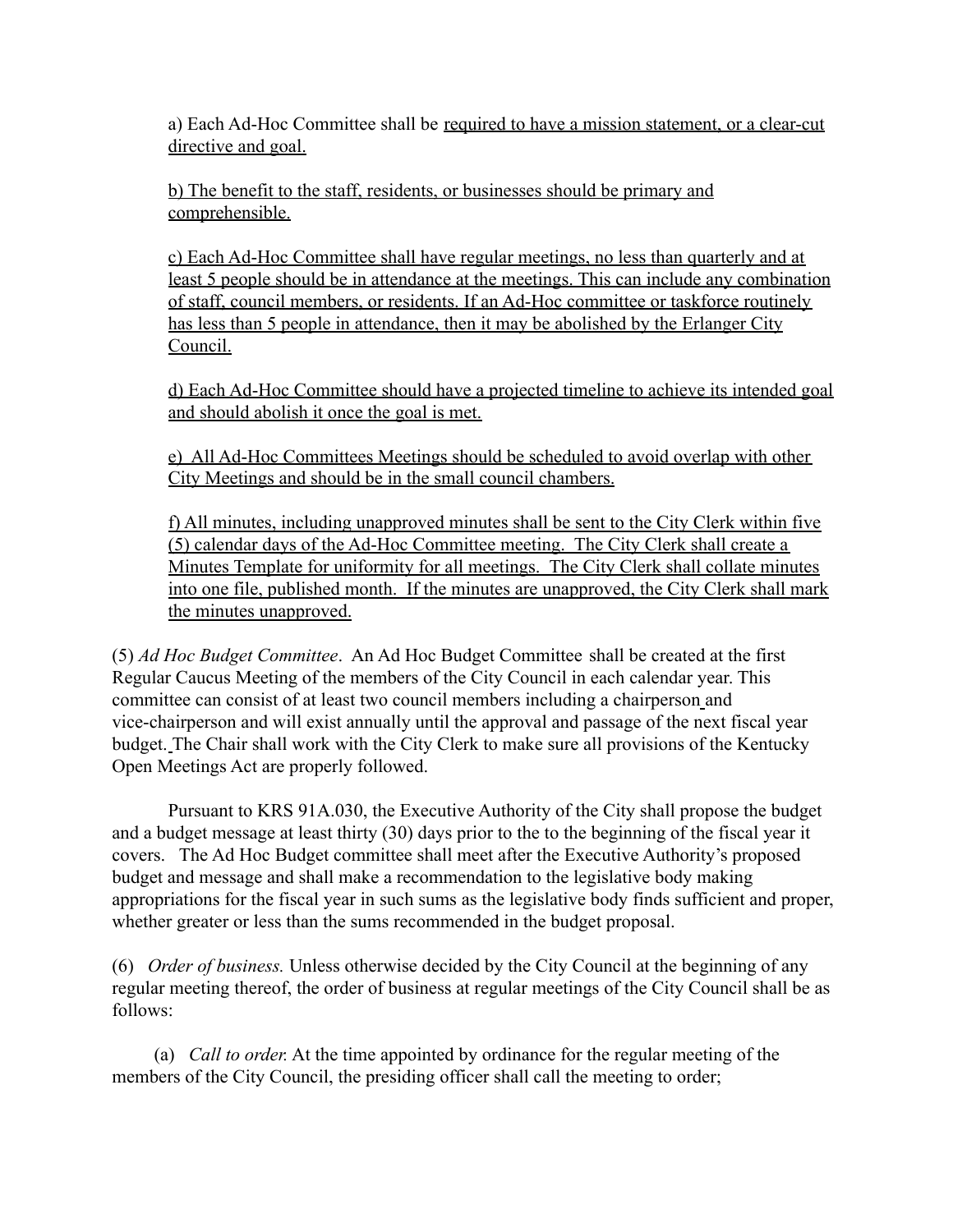(b) *Invocation.* Divine guidance may be asked by the clergyman or layman;

(c) *Pledge to the flag.* All present are requested to participate;

(d) *Roll call.* The Clerk shall note in the minutes the names of those members present when the meeting is called to order. The Clerk shall note in the minutes the names of those members who take their seat after the call to order, noting their time of arrival;

(e) *Minutes.* The proposed minutes of the proceedings of the previous regular meeting and of all intervening special meetings, shall be reviewed, corrected and approved by the members of the City Council; and signed by the presiding officer and attested by the Clerk;

(f) *Approval of agenda.* The agenda shall be reviewed, corrected and approved by the members of the City Council. This must be done in the form of a motion;

(g) *Special presentations.* Special presentations;

(h) *Comments by those other than Council members.* The City Council may be addressed by anybody who registers to speak by providing their name, address, phone number and topic on the sign-in sheet located on the table inside the entrance to Council Chambers; but for no longer than three minutes. The Mayor may allow comments from individuals other than Council members, later in the meeting, and prior to the reading of legislation;

(i) *Mayor's report.*

(j) *City Administrator's report.*

(k) *City Attorney's report.*

(l) *Report on Capital Projects and Report from Department Heads.*

(m) *Reports of task forces.* Each task force Chairperson shall be queried for an oral report of activities and/or recommendations.

(n) *Bids.* Bids;

(o) *Unfinished business.* The presiding officer shall call for unfinished business and recognize those members of Council who desire to present petitions, communications or introduce motions. There shall be no interruption of business under this call;

(p) *New business.* The presiding officer shall call for new business and recognize those members of Council who desire to present petitions, communications or introduce motions. There shall be no interruption of business under this call;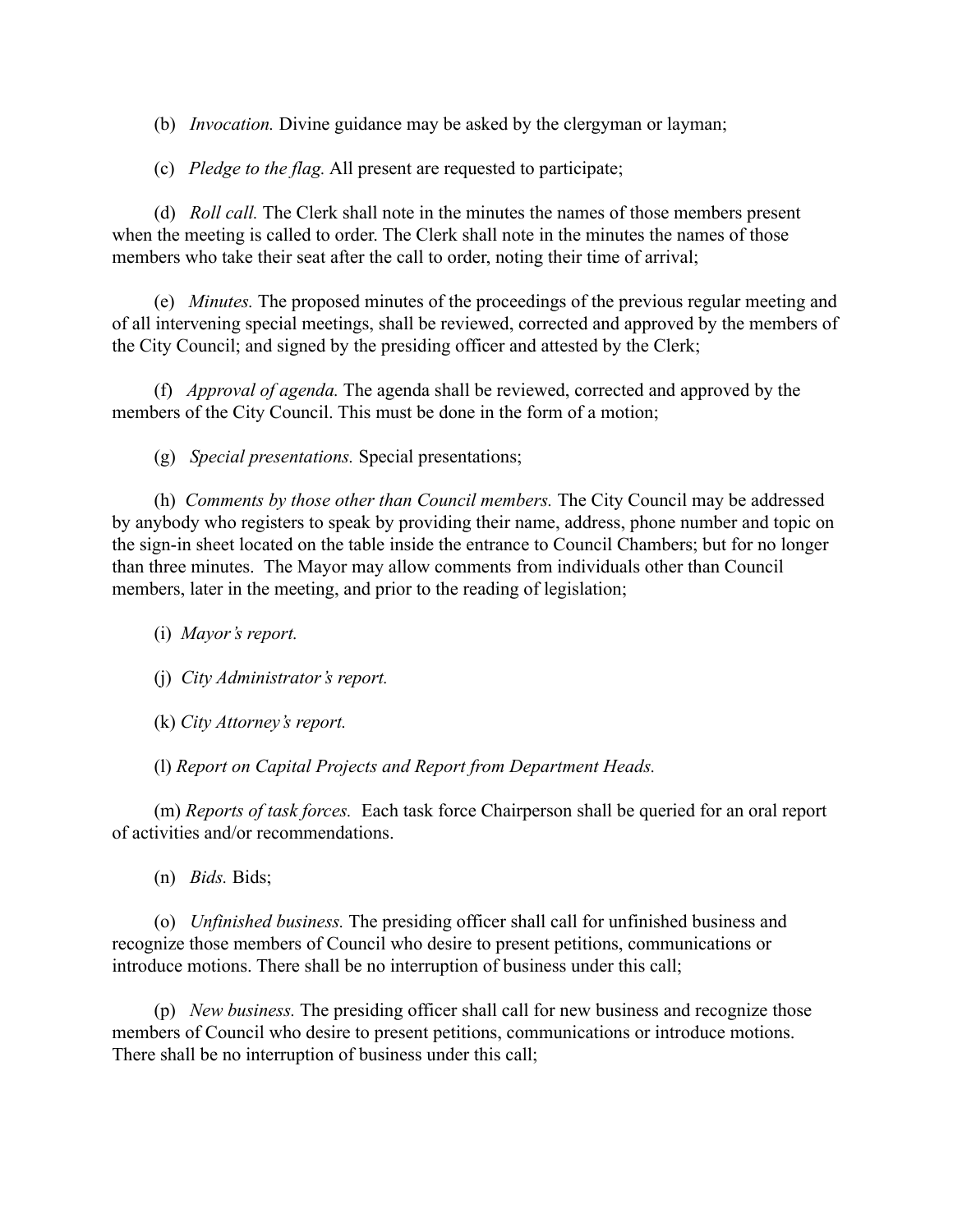(q) *Legislation.*

1. Municipal orders and resolutions shall be read by title only and acted upon separately;

2. Newly introduced ordinances shall be read by title and summary, without any vote; and

3. Ordinances previously read for the first time at any previous meeting of the City Council shall be read a second time by title and summary, and submitted to the City Council for the vote thereof.

- (r) *Announcements.* Announcements; and
- (s) *Adjournment.* Adjournment may be by motion or declaration of the presiding officer.

(7) *Manner of voting.* All votes of the members of the City Council shall be via voice; and their votes on ordinances shall be by roll call. Their votes on anything else shall be by roll call only if requested by the Mayor or any member of the City Council.

(8) *Division of question.* A question under consideration that involves two or more issues shall be divided according to those issues upon the request of any member of the City Council therefore prior to the commencement of the vote thereon.

(9) *Amendment.* These rules of procedure may be amended only by the adoption of municipal order in regard thereto.

(10) *Procedures for All Meetings*.

(a) *Quorum.* Pursuant to KRS 83A.060, unless otherwise provided by statute, a majority of the members of the City Council shall constitute a quorum and a vote of a majority of a quorum shall be sufficient to take action.

(b) *Presiding officer.* Pursuant to KRS 83A.130(5), the Mayor of the city shall preside at the meetings of the City Council. In the absence of the Mayor at any meeting of the City Council, the member of the City Council who is present at that meeting and who received the greatest number of votes at the last general election thereof shall preside at that meeting.

(c) *Parliamentary procedure.* Unless otherwise provided in these rules of procedure, meetings of the City Council shall be conducted pursuant to the latest edition of *Robert's Rules of Order*. In the absence of a rule applicable to a particular procedural issue, the issue shall be determined by the presiding officer, but subject to an immediate appeal to City Council by any member thereof.

(d) *Legislation procedure*. Legislation may originate from either the Executive or the Legislative branch. All legislation should first be discussed at a Caucus meeting prior to any first reading.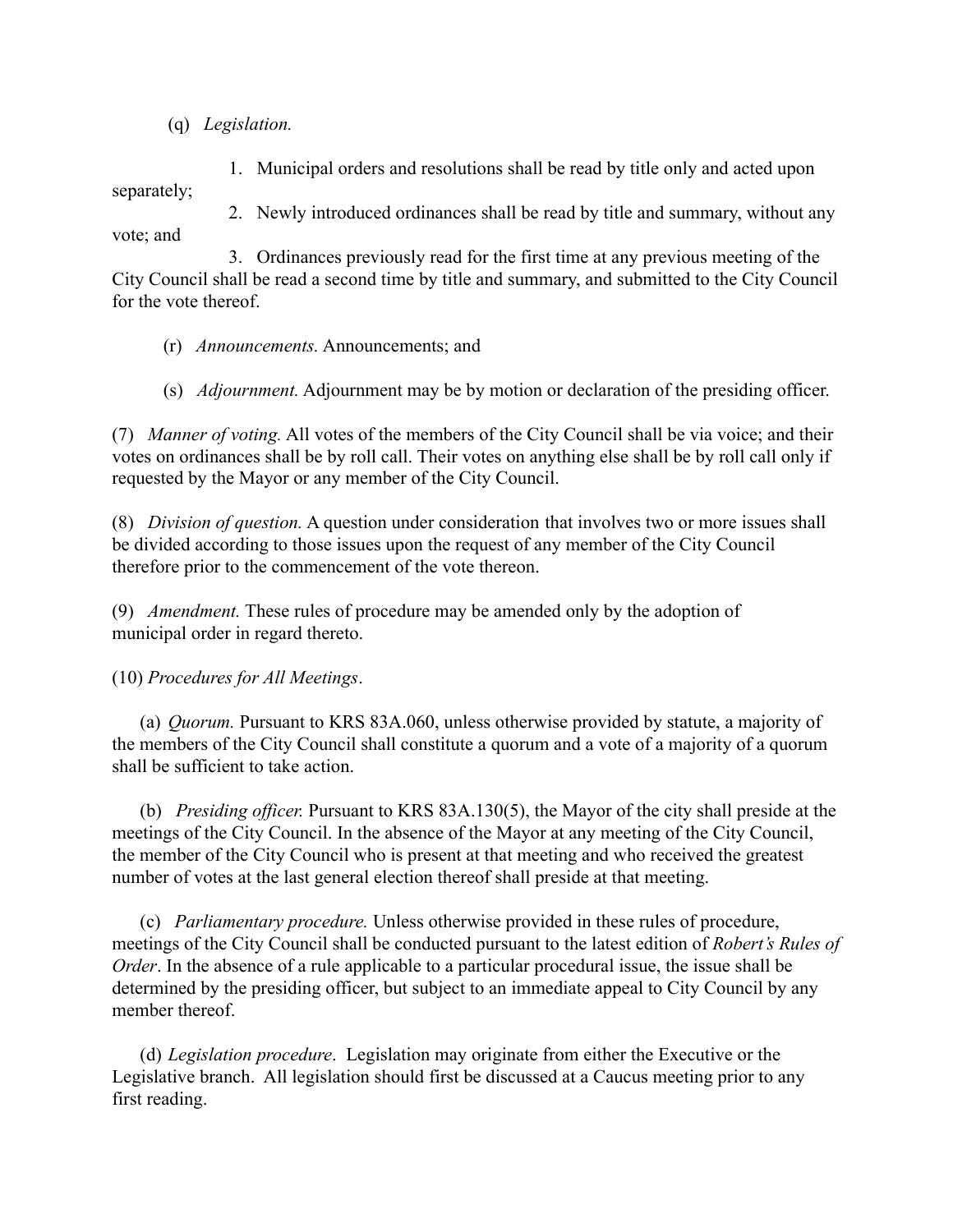(i) All proposed legislation, regardless of source should be sent to the City Attorney, Mayor and City Administrator prior to any discussion. The City Attorney, Mayor, and City Administrator shall work with the legislator that is sponsoring the legislation but should not hinder or stop the legislator from sponsoring the legislation.

(ii) Proposed legislation, in its final form for first reading, shall be received by the City Clerk no later than 12:00 PM on the Friday before the council meeting. Once the City Clerk receives the legislation in final form, there can be no further changes outside of approved floor amendments.

(iii) Unless there is a statutory deadline, floor amendments are only allowed for non-substantive changes. Any substantive changes, if supported by a majority of the legislative body, shall require a new first reading at the next regularly scheduled or Special meeting.

(11) Procedures for Virtual Meetings

- (a) If the Mayor or a majority of Council determines a meeting needs to be virtual, due to health concerns or other government orders, only Essential items may be placed on the Agenda.
- (b) Essential items are any of the following:
	- (i) Emergency legislation that is necessary to protect or sustain human life or a public/employee safety issue.
	- (ii) Legislation that is time sensitive with statutory deadlines.
- (c) The Mayor or Council, if a special meeting is called by Council, shall set the Agenda for all virtual meetings and shall make an initial determination of what is Essential. Council can add an item to a virtual meeting that they think is Essential, only if there is both a legislator that sponsors and cosponsors the item.
- (d) The public shall be afforded an opportunity to participate in the virtual meeting and to comment on any Essential items.

#### **Section 2.0 Severability**

The provisions of this Municipal Order are severable; and the invalidity of any provision of this municipal order shall not affect the validity of any other provision thereof; and such other provisions shall remain in full force and effect as long as they remain valid in the absence of those provisions determined to be invalid.